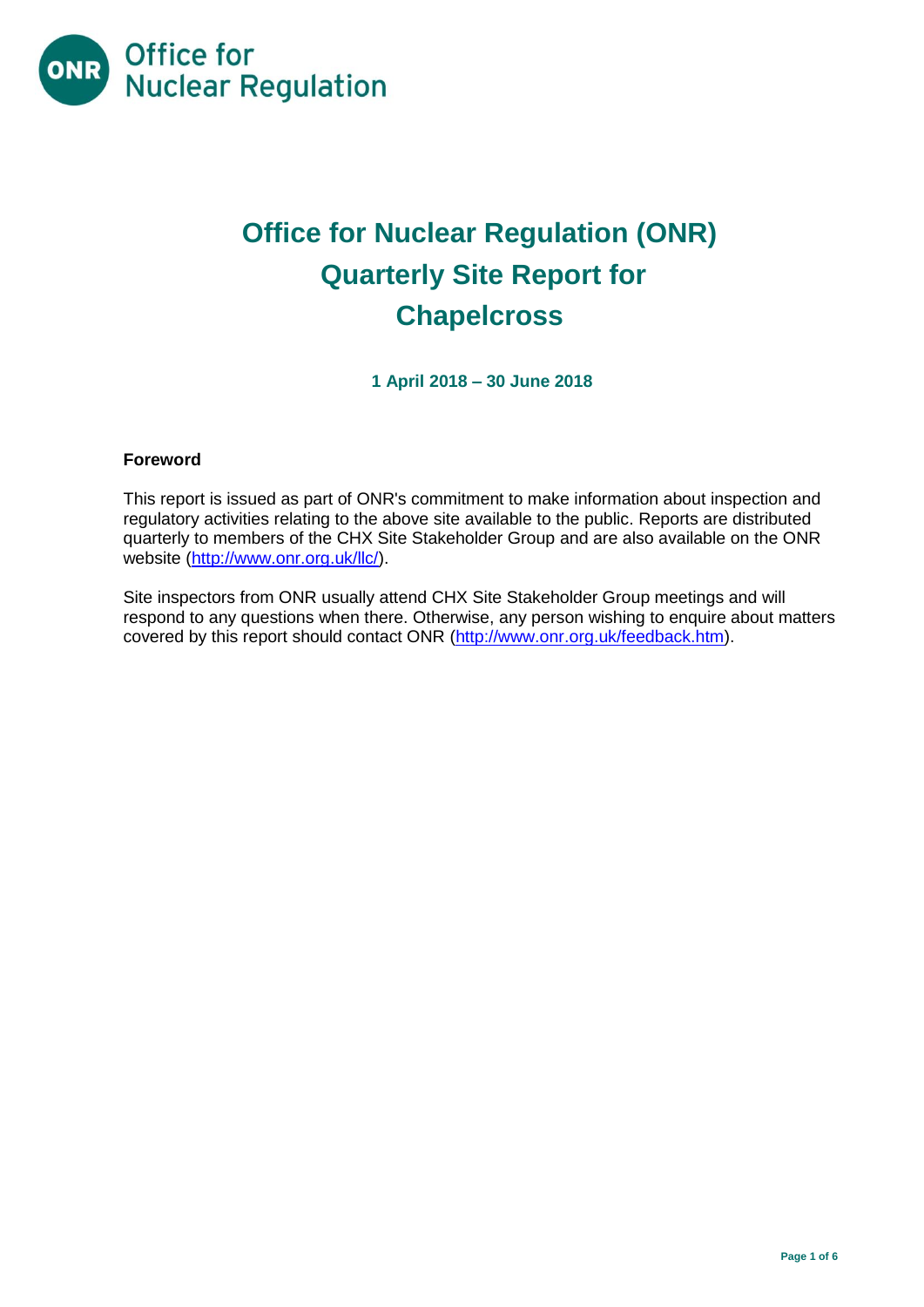# **TABLE OF CONTENTS**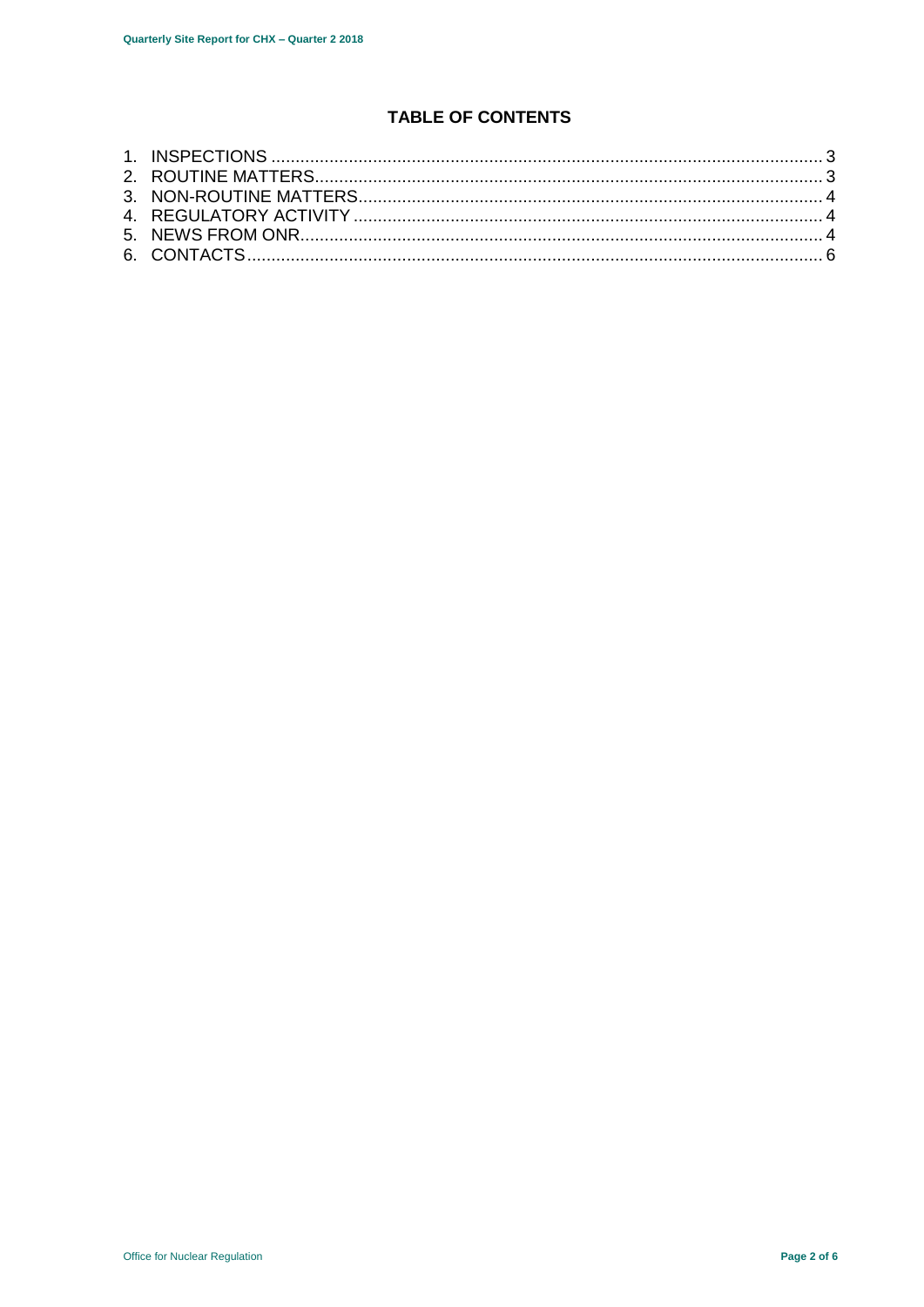## <span id="page-2-0"></span>**1. INSPECTIONS**

## **1.1. Dates of inspection**

The ONR nominated Site Inspector attended CHX site on the following dates: -

 $\blacksquare$  23 – 25 April 2018

## <span id="page-2-1"></span>**2. ROUTINE MATTERS**

#### **2.1. Inspections**

Inspections are undertaken as part of the process for monitoring compliance with:

- The conditions attached by ONR to the nuclear site licence granted under the Nuclear Installations Act 1965 (NIA65);
- The Energy Act 2013:
- The Health and Safety at Work Act 1974 (HSWA74); and
- Regulations made under HSWA74, for example the Ionising Radiations Regulations 1999 (IRR99) and the Management of Health and Safety at Work Regulations 1999 (MHSWR99).

The inspections entail monitoring licensee's actions on the site in relation to incidents, operations, maintenance, projects, modifications, safety case changes and any other matters that may affect safety. The licensee is required to make and implement adequate arrangements under conditions attached to the licence in order to ensure legal compliance. Inspections seek to judge both the adequacy of these arrangements and their implementation.

In this period inspections at CHX comprised four Licence Condition (LC) Compliance Inspections. Compliance Inspections focus on single LC compliance sampled from areas across the site. Each area may include multiple systems. Those LCs addressed during this period were: -

- LC2 Marking of the site boundary.
- LC19 Construction or installation of new plant.
- LC20 Modification to design of plant under construction.
- **LC21** Commissioning.

For these Compliance Inspections ONR judged that no formal action was required by the site in regard to the arrangements made and implemented by the site in response to safety requirements.

Where improvements were considered necessary, the licensee made satisfactory commitments to address the issues, and the site inspector will monitor progress during future visits. Where necessary, ONR will take formal regulatory enforcement action to ensure that appropriate remedial measures are implemented to reasonably practicable timescales.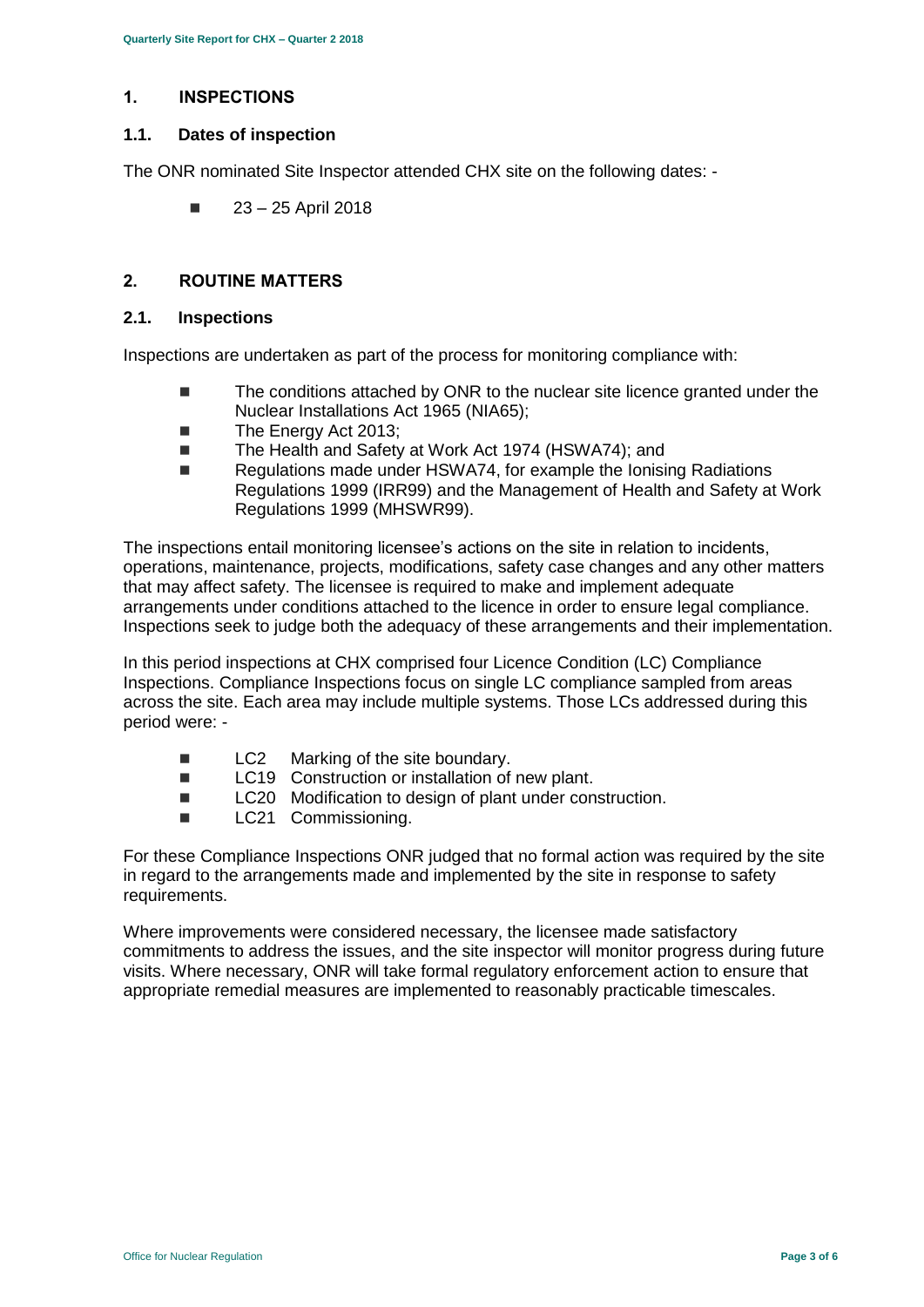### **2.2. Other work**

The site inspector held a meeting with safety representatives, to support their function of representing employees and receiving information on matters affecting their health, safety and welfare at work.

## <span id="page-3-0"></span>**3. NON-ROUTINE MATTERS**

Licensees are required to have arrangements to respond to non-routine matters and events. ONR inspectors judge the adequacy of the licensee's response, including actions taken to implement any necessary improvements.

There were no significant safety matters reported by CHX during this period.

## <span id="page-3-1"></span>**4. REGULATORY ACTIVITY**

ONR may issue formal documents to ensure compliance with regulatory requirements. Under nuclear site Licence Conditions (LC - [http://www.onr.org.uk/documents/licence-condition](http://www.onr.org.uk/documents/licence-condition-handbook.pdf)[handbook.pdf\)](http://www.onr.org.uk/documents/licence-condition-handbook.pdf) ONR issues regulatory documents which either permit an activity or require some form of action to be taken. These are usually collectively termed 'Licence Instruments' (LIs), but can take other forms. In addition, inspectors may issue Enforcement Notices to secure improvements to safety.

No LIs or Enforcement Notices were issued to CHX within the reporting period.

Reports detailing regulatory decisions are available on the ONR website at [http://www.onr.org.uk/pars/.](http://www.onr.org.uk/pars/)

#### <span id="page-3-2"></span>**5. NEWS FROM ONR**

#### **Stakeholder Engagement**

On 9 May we held our ONR annual Industry Conference, with the theme - 'Public Safety – everyone's responsibility.' Delegates from more than 45 different organisations attended, and we were delighted that Richard Harrington, Parliamentary under Secretary of State, Minister for Business and Industry, was able to join us to deliver a keynote speech. The conference provided us with an opportunity to engage directly with senior representatives from across industry and government on a number of topical and strategic issues affecting the sector.

As part of our continued stakeholder engagement work, we welcomed finance professionals from a number of nuclear site licensees and dutyholders to seminars in London and Birmingham in June. Led by our Finance Director, Sarah High, we hosted the seminars to provide the industry with a better understanding of our charging methodology, the principles we apply, and how the charging process works. To accompany the seminars we have also published a new booklet – [How we charge for Nuclear Regulation](http://www.onr.org.uk/documents/2018/how-we-charge-for-nuclear-regulation.pdf) – which is available on our [website.](http://www.onr.org.uk/documents/2018/how-we-charge-for-nuclear-regulation.pdf)

The next ONR/NGO engagement forum will take place on 11 October in London. This is a forum to discuss strategic, cross-cutting regulatory matters. Site specific matters are normally addressed via Site Stakeholder Groups. We are always keen to engage with a range of stakeholders and groups on nuclear safety and security issues, so if you do represent a nuclear-interest Non-Governmental Organisation, and are not already involved through our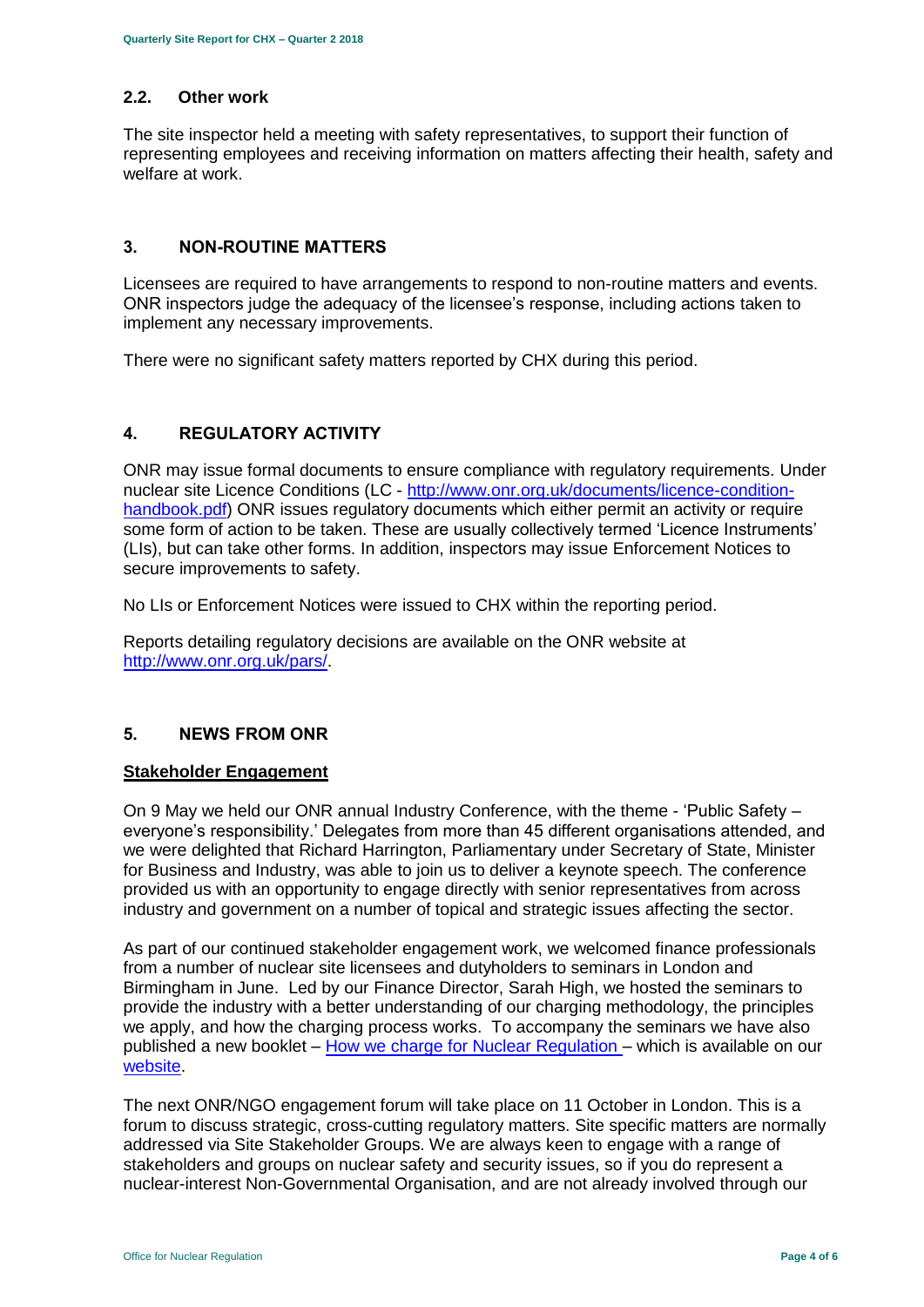forum or via a Site Stakeholder Group, then please get in touch with the ONR Communications team for further details, via [contact@onr.gov.uk](mailto:contact@onr.gov.uk)

#### **Regulatory News**

A delegation from ONR, led by Chief Nuclear Inspector Mark Foy, supported the UK's contribution to the 6th Joint Convention review meeting in Vienna. Bringing together 78 countries from around the world, the Joint Convention on the Safety of Spent Fuel Management and the Safety of Radioactive Waste Management is the world's leading international forum for ensuring society and the environment are protected from hazards arising from spent fuel and radioactive waste. Further details can be found on the IAEA [website.](https://www.iaea.org/events/sixth-review-meeting-of-the-contracting-parties-to-the-joint-convention-on-the-safety-of-spent-fuel-management-and-on-the-safety-of-radioactive-waste-management-joint-convention)

In August Mark Foy, will host a webinar on the outcome of the UK report to the joint convention. Further details on how to sign up for the webinar will be advertised on our website and social media channels over the coming weeks.

We have notified Sellafield Ltd of our intention to prosecute the company for offences under Section 2 (1) of the Health and Safety at Work etc. Act (1974). The charge relates to an incident on 5 February, 2017, at a facility which handles special nuclear materials, which resulted in personal contamination to a Sellafield Ltd employee. The decision to prosecute follows an ONR investigation into the incident

In May we awarded the contract for delivery of the UK Nuclear Safeguards Information Management and Reporting System (SIMRS) IT system to Axis 12 Ltd. The IT system is necessary for us to establish a domestic safeguards regime after the UK's withdrawal from the Euratom Treaty. The government has now launched the consultation on Nuclear Safeguards Regulation, further details can be found on our [website.](http://news.onr.org.uk/2018/07/government-consults-on-nuclear-safeguards-regulations/)

#### **Corporate News**

In May we published a self-assessment exercise to update on how well our activity currently aligns with the Regulators' Code, which came into effect in April 2014 to provide a framework for how regulators should engage with those they regulate. The full report is available on our [website.](http://www.onr.org.uk/regulators-code.htm)

In June we published our Annual Report and Accounts highlighting the extent of our regulatory activities. During the 17/18 year over 1,000 inspections were carried out across 36 licensed sites and transport dutyholders, ensuring the required standards of safety and security were met to protect the public and workers. The full report is available on our [website.](http://news.onr.org.uk/2018/06/annual-report-and-accounts-published/)

In July we published our second [gender pay report.](http://news.onr.org.uk/2018/07/onr-publishes-second-gender-pay-report/) The organisation-wide results show that ONR has a mean gender pay gap of 35.2%, which is wider than last year, although it is broadly similar to the rest of the UK nuclear industry and anticipated given our workforce profile, and that of the industries from which we have historically recruited. ONR is committed to addressing this issue and continues to focus on improving diversity and inclusion.

Our Chief Executive, Adriènne Kelbie, has agreed a three-year contract extension, taking her term of employment to January 2022.